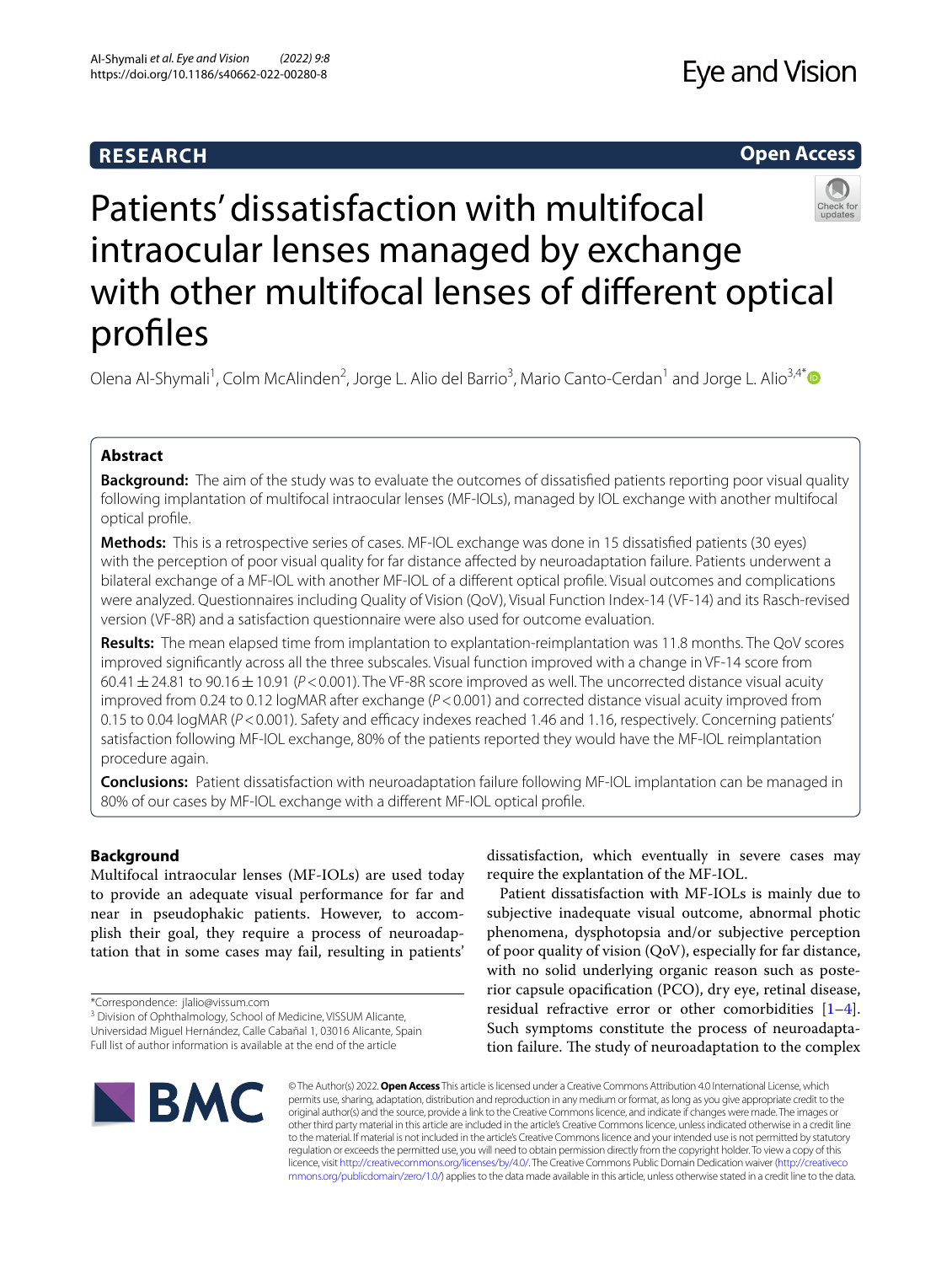image provided by MF-IOLs has been the subject of investigations that have demonstrated the involvement in this process of cortical regions dedicated to attention, learning and cognitive control [\[5](#page-9-2), [6\]](#page-9-3). When a MF-IOL is implanted, a form of long-term adaptation occurs, where some brain regions are activated with time compared to the early postoperative period [\[6\]](#page-9-3). However, sometimes such neuroadaptation fails, and patients become unable to tolerate the unpleasant subjective visual phenomena associated with the implanted MF-IOL. Neuroadaptation to MF-IOLs seems to happen smoother and faster when MF-IOLs are implanted in both eyes within a short time frame [\[7](#page-9-4)].

Several authors have reported the outcomes of the management of patient dissatisfaction with MF-IOL exchange with a monofocal IOL $[8-15]$  $[8-15]$  $[8-15]$ . In this alternative solution, the patient loses the ability to simultaneously focus for far and near, which in the frst place was the aim of the patient to be accomplished by choosing the MF-IOL. However, to the best of our knowledge, no study has previously evaluated the alternative of MF-IOL exchange by another MF-IOL of a diferent optical profle, an option that would keep the advantage of spectacle near vision independence, if successful.

The aim of this study was to assess the outcomes of this alternative therapeutic approach for the management of patient dissatisfaction related to the perception of poor distance visual quality following MF-IOL implantation.

# **Methods**

This study was conducted to evaluate retrospectively the visual and clinical outcomes as well as the satisfaction of patients who had explantation of a multifocal IOL (MF1) followed by the implantation of another multifocal IOL (MF2) of a different optical profile. These patients were signifcantly dissatisfed following MF-IOL surgery due to poor perception of far vision quality. Institutional Ethical Board Committee approval was obtained for the purpose of this investigation. All patients signed an adequate informed consent, and the study was conducted in accordance with the tenets of Declaration of Helsinki (64th WMA General Assembly, Fortaleza, Brazil, October 2013).

# **Patient selection**

This study included 30 eyes of 15 operated patients (9 females and 6 males). Patients were bilaterally implanted with a MF-IOL, either refractive, difractive or extended depth of focus (EDOF), who developed neuroadaptation failure as mentioned above, reporting signifcant dissatisfaction  $[7]$  $[7]$ . They were informed of the potential benefts and limitations in terms of near vision performance of the exchange of the MF-IOL either by a monofocal one or by another MF-IOL of a diferent optical profle depending on the hypothesis followed by the authors of this study about the possibilities of keeping the multifocal advantages. Cases that selected the monofocal option are subjects of a diferent investigation.

For those who chose to exchange with a diferent MF-IOL, the selection of the new IOL was performed as follows: Cases implanted with any type of difractive technology were explanted and exchanged by a refractive optical design. Those implanted with a refractive multifocal optic were exchanged with a difractive MF-IOL. EDOF lenses were exchanged with either a difractive or refractive MF-IOL. Such decision was made under the hypothesis that diferent optical designs activate and follow diferent neuroadaptation mechanisms. IOL explantation was decided in general after 6 months of signifcant patient complains related to neuroadaptation failure. In Table [1,](#page-2-0) we show diferent models of MF-IOLs implanted in the patients selected for this investigation and the MF-IOLs that were used for the purpose of the exchange. Table [2](#page-3-0) shows the physical design description of the MF-IOLs used in this study. Before the implantation of MF2, a new biometry was done and the power of the new MF-IOL was calculated as usual for pseudophakic eyes. All patients presented with high-order aberrations under 0.3 µm. Angle Kappa was evaluated, and no patient had more than 1 mm of angle Kappa.

All explantations and reimplantations were done by the same surgeon (JLA) at VISSUM Ophthalmological Institute, Miranza Group (Alicante, Spain), Miguel Hernandez University.

## **Defnition and identifcation of neuroadaptation failure**

Neuroadaptation is a process in which the nervous system adjusts and adapts to changes in neural inputs, and thus it is when the brain learns how to "correct" the abnormal or atypical image so it resembles an acceptable one [\[7\]](#page-9-4). Neuroadaptation is an acquired learning process, so our brain gets used to regulating the visual input according to what it already knows as the disturbances and aberrations. MF-IOLs, due to their design, lead to a multifocal image which is rarely presented in the human visual system. Implanting a MF-IOL creates a diferent distribution of light and creates a superimposition of images that makes the brain accept diferent images located at diferent focal distances [\[7](#page-9-4)]. Consequently, the brain may find it more difficult to percept a well-detailed image. If the brain fails to fnally adapt and cannot sense of a well-detailed image, neuroadaptation failure may appear. In our study, we considered that patients had neuroadaptation failure when they reported poor QoV, sometimes associated to a bilateral decrease of the expected best corrected visual acuity. This failure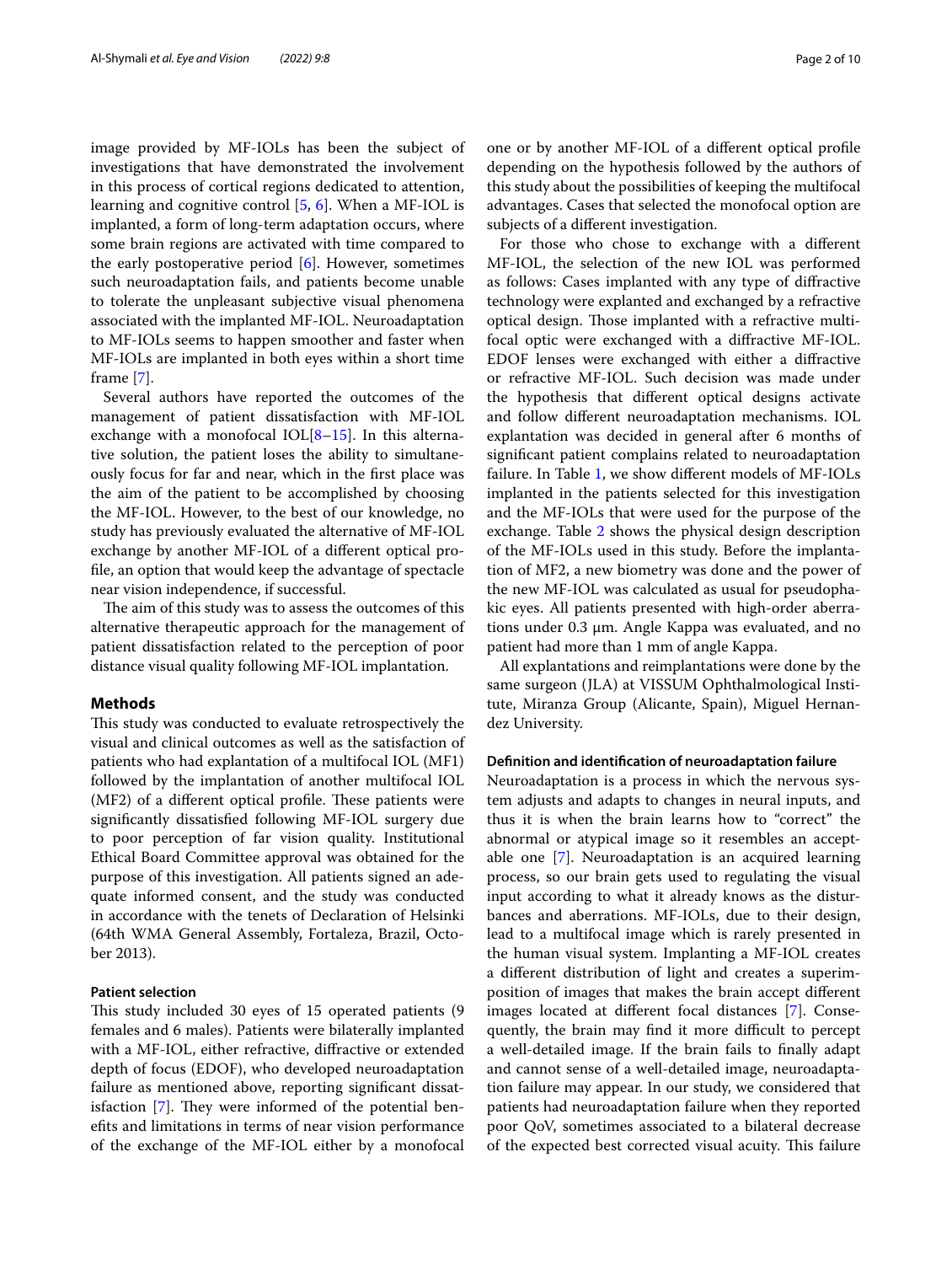# <span id="page-2-0"></span>**Table 1** Patients' data

| Patient No. | Gender | Age (years) | Eye | MF1                        | MF <sub>2</sub>            | T(m)           | <b>Repeat surgery</b> |
|-------------|--------|-------------|-----|----------------------------|----------------------------|----------------|-----------------------|
| 1           | M      | 63          | R   | Lentis Mplus LS-313 MF 15  | AT LISA tri 839MP          | 3              | Yes                   |
|             |        |             |     | Lentis Mplus LS-313 MF 30  | AT LISA tri 839MP          | 3              |                       |
| 2           | M      | 58          | R   | AcrySof IQ ReSTOR SN6AD1   | Lentis Mplus LS-313 MF30   | 3              | Yes                   |
|             |        |             |     | AcrySof IQ ReSTOR SN6AD1   | Lentis Mplus LS-313 MF15   | 3              |                       |
| 3           | M      | 47          | R   | Mini Well Ready            | Lentis Mplus LS-313 MF 15  | 9              | Yes                   |
|             |        |             | L   | Mini Well Ready            | Lentis Mplus LS-313 MF 30  | 9              |                       |
| 4           | F      | 67          | R   | AcrySof IQ PanOptix TFNT00 | Lentis Mplus LS-313 MF 30  | $\overline{7}$ | Yes                   |
|             |        |             | L   | AcrySof IQ PanOptix TFNT00 | Lentis Mplus LS-313 MF15   | 3              |                       |
| 5           | F      | 54          | R   | Lentis Mplus LS-313 MF 30  | AT LISA tri 839MP          | 26             | Yes                   |
|             |        |             | L   | Lentis Mplus LS-313 MF 30  | AT LISA tri 839MP          | 26             |                       |
| 6           | F      | 55          | R   | M-flex 630-F               | AT LISA tri 839MP          | 12             | Yes                   |
|             |        |             | L   | M-flex 630-F               | AT LISA tri 839MP          | 12             |                       |
| 7           | F      | 62          | R   | MiniWell Ready             | AT LISA tri 839MP          | 3              | Yes                   |
|             |        |             | L   | MiniWell Ready             | AT LISA tri 839MP          | 3              |                       |
| 8           | M      | 54          | R   | MiniWell Ready             | Lentis Mplus LS-313 MF 15  | 3              | Yes                   |
|             |        |             | L   | MiniWell Ready             | Lentis Mplus LS-313 MF 15  | 3              |                       |
| 9           | F      | 62          | R   | Lentis Mplus LS-313 MF 30  | AT LISA 809 M              | 3              | No                    |
|             |        |             | L   | Lentis Mplus LS-313 MF 30  | Acri Lisa 366D             | 3              |                       |
| 10          | F      | 70          | R   | AcrySof IQ ReSTOR SN6AD3   | Lentis Mplus LS-313 MF 30  | 89             | Yes                   |
|             |        |             | L   | AcrySof IQ ReSTOR SN6AD3   | Lentis Mplus LS-313 MF 30  | 89             |                       |
| 11          | F      | 61          | R   | Lentis Mplus LS 313 MF 15  | AcrySof IQ PanOptix TFNT00 | 5              | No                    |
|             |        |             | L   | Lentis Mplus LS-313 MF 30  | AcrySof IQ PanOptix TFNT00 | 4              |                       |
| 12          | F      | 57          | R   | Precizon Presbyopic        | AT LISA tri 839MP          | $\overline{7}$ | Yes                   |
|             |        |             | L   | Precizon Presbyopic        | AT LISA tri 839MP          | $\overline{7}$ |                       |
| 13          | M      | 50          | R   | Precizon Presbyopic        | FineVision Pod F           | 3              | Yes                   |
|             |        |             | L   | Precizon Presbyopic        | FineVision Pod F           | 3              |                       |
| 14          | F      | 47          | R   | Acunex Vario               | AT LISA tri 839MP          | 3              | Yes                   |
|             |        |             | L   | Lentis Mplus LS 313 MF 15  | AT LISA tri 839MP          | 3              |                       |
| 15          | M      | 57          | R   | Precizon Presbyopic        | Intensity SL HP            | 3              | No                    |
|             |        |             |     | Precizon Presbyopic        | Intensity SL HP            | 3              |                       |

*MF1*=the frst multifocal intraocular lens; *MF2*=the second multifocal intraocular lens; *T(m)*=time between implantation and explantation in months; *M*=male; *F*=female; *R*=right; *L*=left

causes patient dissatisfaction and is to be diferentiated from the dissatisfaction provided by an inadequate spectacle independent near visual outcome.

Residual ametropia for far distance vision may interfere signifcantly with subjective satisfaction following MF-IOL surgery. For this reason, a trial with the prescription of glasses was performed in all the cases of the study prior to consider MF-IOL explantation in order to rule out the potential participation of residual refractive error as a cause of the dissatisfaction  $[16]$  $[16]$  $[16]$ . Wearing glasses was prescribed for a minimum of one month when a spherical equivalent of more than 1 diopter (D) was present in either eye [\[16](#page-9-7)]. All cases included in this study were still not satisfed with the far vision outcome even with the use of glasses for the residual refractive error. No other organic reason was found to justify the inadequate visual perception in such cases. Consequently, neuroadaptation failure diagnosis was confrmed in all the cases included in this investigation.

# **Surgical technique**

The MF-IOL was explanted from the capsular bag, frequently assisted by 2 or 3 radial cuts in the anterior capsular rim. Abundant cohesive viscoelastic was used to open the capsular bag, dissecting the lens inside it, releasing the adhesions, and fnally extruding it into the anterior chamber. The MF-IOL was extracted from the eye through a 3-mm incision made in the positive meridian of the corneal topography once it was bisected in two or cut radially and pulled out from the eye by rotation in the incision  $[17, 18]$  $[17, 18]$  $[17, 18]$  $[17, 18]$ . The new MF-IOL was always implanted in an emptied capsular bag. None of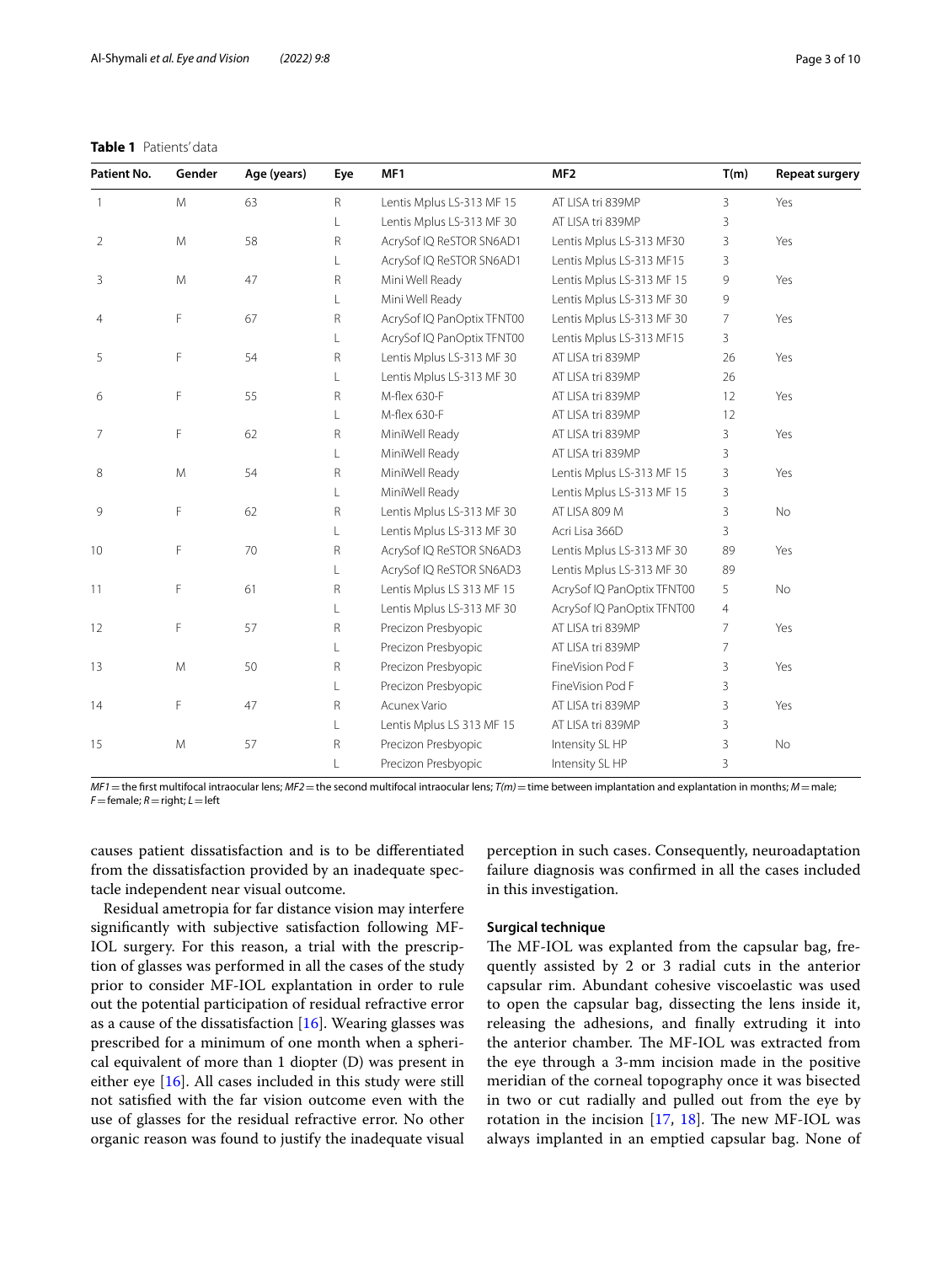<span id="page-3-0"></span>

| <b>IOL</b> model                    | <b>IOL</b> type | IOL physical design description                                                                                                         |
|-------------------------------------|-----------------|-----------------------------------------------------------------------------------------------------------------------------------------|
| Lentis Mplus LS-313 MF (Oculentis)  | Refractive      | Optic size: 6.0 mm<br>Overall size: 11.0 mm<br>Haptic style: plate with 0° angulation                                                   |
| AT LISA tri 839MP (Zeiss)           | Diffractive     | Optic size: 6.0 mm<br>Overall size: 11.0 mm<br>Haptic style: plate with 0° angulation                                                   |
| AcrySof IQ ReSTOR SN6AD1/D3 (Alcon) | Diffractive     | Optic size: 6.0 mm<br>Overall size: 13.0 mm<br>Haptic style: STABLEFORCE® Modified-L Haptics with 0° angulation<br>Diffractive steps: 9 |
| Mini Well Ready (Sifi Medtech)      | <b>EDOF</b>     | Optic size: 6.0 mm<br>Overall size: 10.75 mm<br>Haptic style: Four haptics in closed double–C loop with 5° haptic angulation            |
| AcrySof IQ PanOptix TFNT00 (Alcon)  | Diffractive     | Optic size: 6.0 mm<br>Overall size: 13.0 mm<br>Haptic style: STABLEFORCE™ Modified-L Haptics with 0° angulation                         |
| AT Lisa 809 M (Zeiss)               | Diffractive     | Optic size: 6.0 mm<br>Overall size: 11.0 mm<br>Haptic style: plate with 0° angulation                                                   |
| FineVision Pod F (PhysIOL)          | Diffractive     | Optic size: 6.0 mm<br>Overall size: 11.4 mm<br>Haptic style: double C-loop haptics with 5° haptic angulation                            |
| M-flex 630-F (Rayner)               | Refractive      | Optic size: 6.25 mm<br>Overall size: 12.5 mm<br>Haptic style: Closed loop with anti-vaulting haptic with 0° haptic angulation           |
| Precizon Presbyopic (Ophtec BV)     | Refractive      | Optic size: 6.0 mm<br>Overall size: 12.5 mm<br>Haptic style: open modified-C loops with offset-shaped haptics with 0° angulation        |
| Acri Lisa 366D (Zeiss)              | Diffractive     | Optic size: 6.0 mm<br>Overall size: 11.0 mm<br>Haptic style: plate with 0° angulation                                                   |
| Acunex Vario (Teleon Surgical)      | <b>EDOF</b>     | Optic size: 6.0 mm<br>Overall size: 12.5 mm<br>Haptic style: C-loop haptics with 0° angulation                                          |
| Intensity SL HP (Hanita Lenses)     | Diffractive     | Optic size: 6.0 mm<br>Overall size: 13.0 mm<br>Haptic style: C-loop haptics with 5° angulation                                          |

*IOL* = intraocular lens; *EDOF*=extended depth of focus

the patients had a YAG-capsulotomy prior to the IOL exchange.

# **Main outcome measures**

Patient's outcomes were evaluated following 3 months of postoperative evolution, as follows:

# *Visual outcomes*

Uncorrected and best corrected visual acuities for far at 5 m distance and near at 40 cm distance were measured. Refractive outcomes were evaluated as well (Table [3\)](#page-4-0).

# *QoV evaluation by questionnaire Rasch scores*

The QoV questionnaire was used 3 months after each MF-IOL implantation (Table [4\)](#page-4-1)  $[19]$  $[19]$ . The patients of the study rated 10 visual symptoms on the basis of their frequency, severity and bothersomeness. Glare, halos, starbursts, hazy vision, blurred vison, distortion, double or multiple images, fluctuations in vison, focusing difficulties, and difficulties in judging distance or depth perception were assessed. Analysis was applied to raw data and the scores were converted to fnal 0–100 Rasch-scale with lower scores indicating better QoV [[20](#page-9-11)].

### *Subjective Visual Function Index‑14 (VF‑14) evaluation*

The subjective VF-14 questionnaire was used 3 months after implantation of each of the MF-IOLs (Table [5](#page-4-2)). This questionnaire includes 14 questions on the difficulties that patients encounter in their daily life activities. The total score was calculated by a previously described method [\[21](#page-9-12)]. To study the visual function in daily activities at diferent distances, we divided the questions into 3 groups: six questions for far vision, three questions for intermediate vision and fve questions for near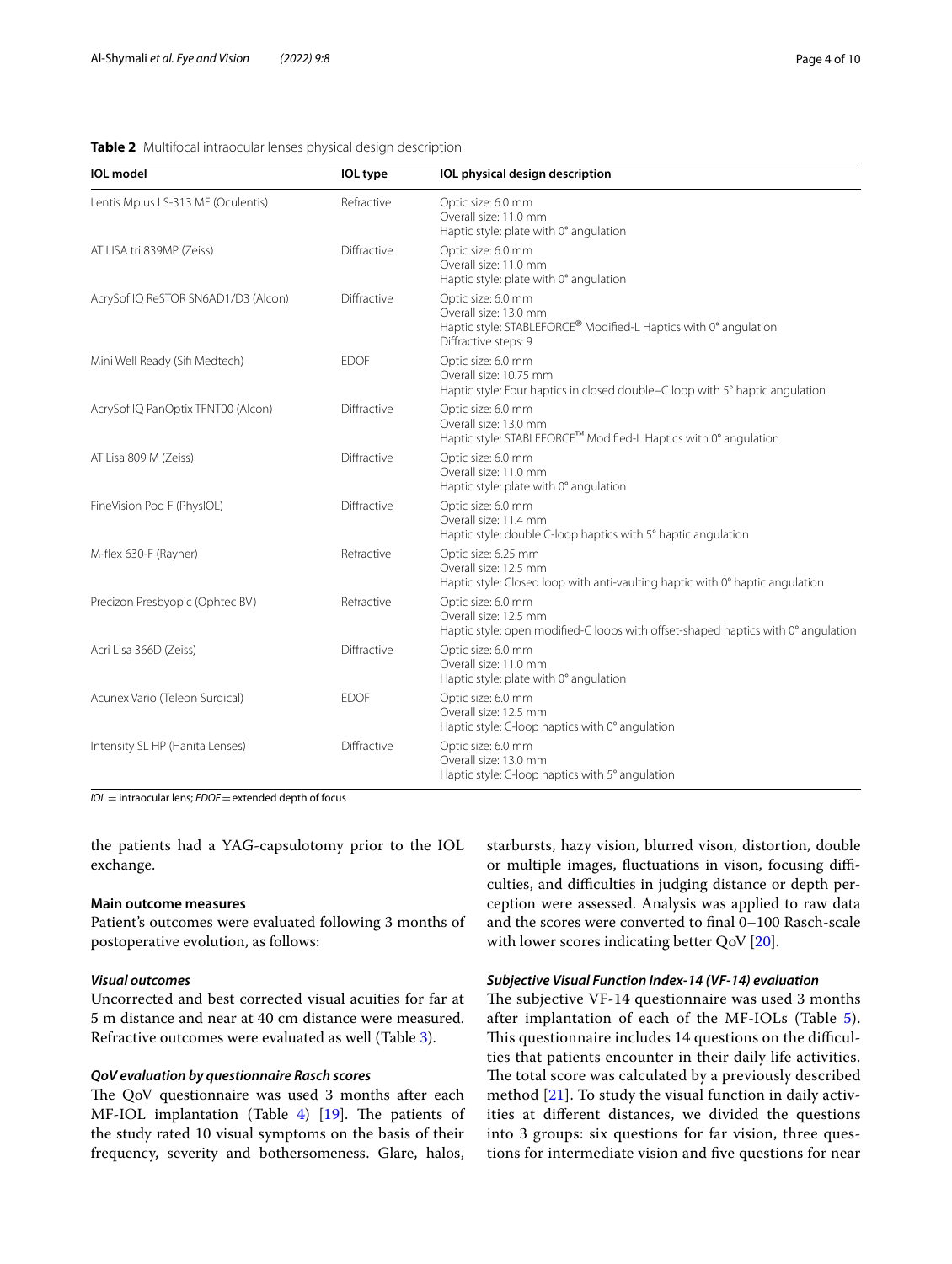|                | MF1              |                | MF2              |                | P value |  |
|----------------|------------------|----------------|------------------|----------------|---------|--|
|                | $Mean + SD$      | Range          | Mean $\pm$ SD    | Range          |         |  |
| UDVA (logMAR)  | $0.24 \pm 0.61$  | $1.7 - 0.0$    | $0.12 \pm 0.77$  | $0.44 - 0.00$  | < 0.001 |  |
| CDVA (logMAR)  | $0.15 \pm 0.57$  | $1.7 - 0.0$    | $0.04 \pm 0.98$  | $0.26 - 0.00$  | < 0.001 |  |
| Sph(D)         | $0.21 \pm 0.67$  | $-1.00 - 1.25$ | $0.38 + 0.44$    | $-0.50 - 1.50$ | 0.111   |  |
| $Cyl$ $(D)$    | $-0.35 \pm 0.49$ | $-1.25-1.25$   | $-0.68 \pm 0.45$ | $-1.50 - 0.00$ | 0.010   |  |
| SE(D)          | $0.03 + 0.59$    | $-1.00 - 1.00$ | $0.04 \pm 0.43$  | $-0.75 - 1.00$ | 0.884   |  |
| UNVA (logMAR)  | $0.31 \pm 0.66$  | $1.4 - 0.0$    | $0.28 \pm 0.68$  | $0.62 - 0.00$  | 0.076   |  |
| DCNVA (logMAR) | $0.26 \pm 0.56$  | $1.4 - 0.0$    | $0.20 \pm 0.62$  | $0.52 - 0.00$  | 0.235   |  |
|                |                  |                |                  |                |         |  |

<span id="page-4-0"></span>**Table 3** Refractive and visual outcomes following the first multifocal intraocular lens (MF1) and the second multifocal intraocular lens (MF2) implantation

*UDVA*=uncorrected distance visual acuity; *CDVA*=corrected distance visual acuity; *Sph*=sphere; *Cyl*=cylinder; *SE*=spherical equivalent; *UNVA*=uncorrected near visual acuity; *DCNVA*=distance-corrected near visual acuity; *SD*=standard deviation

# <span id="page-4-1"></span>**Table 4** Quality of Vision questionnaire Rasch score

|            | <b>Preoperative score</b><br>(mean $\pm$ SD) | Postoperative score P value<br>(mean $\pm$ SD) |       |
|------------|----------------------------------------------|------------------------------------------------|-------|
| Frequency  | $61.27 + 16.42$                              | $35.87 + 29.40$                                | 0.012 |
| Severity   | $54.20 + 17.83$                              | $34.20 + 32.26$                                | 0.042 |
| Bothersome | $59.67 + 18.13$                              | $32.33 + 35.97$                                | 0.019 |

Scores of the patients before the exchange of a multifocal IOL and after the exchange to another multifocal IOL. The greater the score (maximum 100), the worse is the quality of vision. *SD* = standard deviation

#### <span id="page-4-2"></span>**Table 5** Visual Function Index-14 questionnaire score

|                       | Preoperative<br>score<br>(mean $\pm$ SD) | Postoperative<br>score<br>(mean $\pm$ SD) | P value |
|-----------------------|------------------------------------------|-------------------------------------------|---------|
| Total score           | $60.41 + 24.81$                          | $90.16 \pm 10.91$                         | < 0.001 |
| Far distance          | $61.55 + 22.98$                          | $89.70 \pm 13.03$                         | < 0.001 |
| Intermediate distance | $68.89 + 26.63$                          | $97.50 + 7.01$                            | 0.001   |
| Near distance         | $58.00 + 30.17$                          | $86.00 + 14.78$                           | 0.004   |

Mean scores of the patients before the exchange of a multifocal IOL and after the exchange to another multifocal IOL. The greater the score (maximum 100), the better is the visual function. *SD* = standard deviation

vision. Due to concerns raised over the scoring of the original VF-14, we have also performed Rasch-analysis (using WINSTEPS, Version 3.93.2, Chicago, IL) to score the 8 items of the refined version. This version is known as the VF-8R [[22](#page-9-13)].

# *Patient satisfaction evaluation*

Patients were asked about their overall satisfaction with their near, intermediate, and far vision, spectacle independency for these distances and if the patient would repeat the surgery again (Table [6](#page-5-0)).

#### **Statistical analysis**

SPSS for windows (IBM SPSS Corporation, version 18, USA) and Student's t-test were used. The data analyzed are expressed as the mean $\pm$ standard deviation (SD) and a *P* value of less than 0.05 was considered statistically signifcant.

# **Results**

The present study included patients affected by significant dissatisfaction related to neuroadaptation failure following implantation of diferent types of MF-IOLs (Table [1](#page-2-0)). MF-IOL exchange by another MF-IOL with a diferent optical profle was decided according to the previously postulated hypothesis. The mean age of the patients was  $58.0 \pm 6.7$  years (range: 47 to 70 years). The mean time between the two surgeries was  $11.8 \pm 21.8$  months with a median of 3 months. The type of MF-IOL explanted (MF1) and the type of lens with which the patient was reimplanted (MF2) are summarized in Tables [1](#page-2-0) and [2](#page-3-0), while the visual outcomes are shown in Table [3.](#page-4-0)

As shown in Table [3](#page-4-0), the mean uncorrected distance visual acuity (UDVA) increased signifcantly from 0.24 logMAR with MF1 to 0.12 logMAR with MF2 (*P*<0.001). Also, corrected distance visual acuity (CDVA) improved from 0.15 to 0.04 logMAR  $(P=0.000)$  and the binocular distance vision from 0.05 to−0.01 logMAR (*P*=0.002). The spherical equivalent refraction changed insignificantly from 0.03 to 0.04 D ( $P = 0.884$ ). Both uncorrected near visual acuity (UNVA) and distance-corrected near visual acuity (DCNVA) had no signifcant change, from 0.31 to 0.28 logMAR (*P*=0.076) and from 0.26 to 0.20  $logMAR$  ( $P=0.235$ ), respectively. Safety and efficacy indexes reached 1.46 and 1.16 respectively. None of the eyes lost 1 or more lines of vision and 27% gained 2 or more lines. Of the 30 eyes, 80% were within $\pm$ 0.5 D and 100% were within $\pm 1.0$  D. Only 7 eyes had a follow-up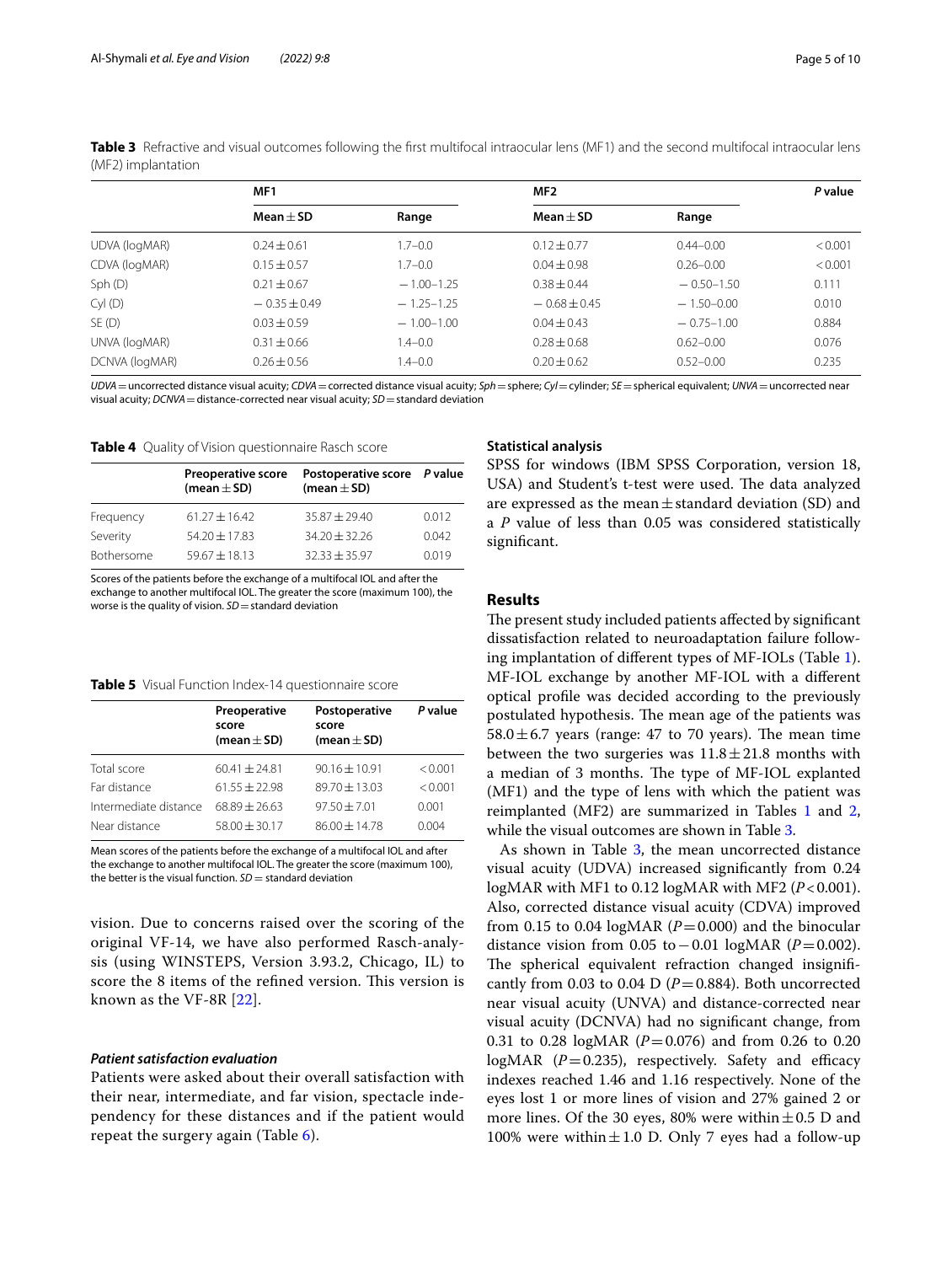|               | What was your overall satisfaction with the vision? |                               |          |              |                  |          |  |  |
|---------------|-----------------------------------------------------|-------------------------------|----------|--------------|------------------|----------|--|--|
|               | With MF1                                            |                               |          | With MF2     |                  |          |  |  |
|               | Far (%)                                             | Intermediate (%)              | Near (%) | Far (%)      | Intermediate (%) | Near (%) |  |  |
| Very good     | 6.67                                                | 0.00                          | 0.00     | 20.00        | 46.67            | 33.33    |  |  |
| Good          | 13.33                                               | 26.67                         | 26.67    | 60.00        | 26.67            | 33.33    |  |  |
| Average       | 40.00                                               | 40.00                         | 33.33    | 0.00         | 6.67             | 13.33    |  |  |
| Bad           | 0.00                                                | 6.67                          | 6.67     | 13.33        | 13.33            | 20.00    |  |  |
| Very bad      | 40.00                                               | 26.67                         | 33.33    | 6.67         | 6.67             | 0.00     |  |  |
|               |                                                     | Would you repeat the surgery? |          |              |                  |          |  |  |
|               | With MF1 (%)                                        |                               |          | With MF2 (%) |                  |          |  |  |
| Yes           | 13.33                                               |                               |          | 80.00        |                  |          |  |  |
| <b>No</b>     | 86.67                                               |                               |          | 20.00        |                  |          |  |  |
|               | Were you spectacle independent?                     |                               |          |              |                  |          |  |  |
|               | With MF1                                            |                               |          | With MF2     |                  |          |  |  |
|               | Far (%)                                             | Intermediate (%)              | Near (%) | Far (%)      | Intermediate (%) | Near (%) |  |  |
| Yes           | 86.67                                               | 80.00                         | 60.00    | 93.33        | 93.33            | 73.33    |  |  |
| <b>No</b>     | 13.33                                               | 20.00                         | 40.00    | 6.67         | 6.67             | 26.67    |  |  |
|               | How often you used spectacles?                      |                               |          |              |                  |          |  |  |
|               | With MF1                                            |                               | With MF2 |              |                  |          |  |  |
|               | Far (%)                                             | Intermediate (%)              | Near (%) | Far (%)      | Intermediate (%) | Near (%) |  |  |
| Never         | 93.33                                               | 86.67                         | 66.67    | 100.00       | 100.00           | 66.67    |  |  |
| Almost never  | 6.67                                                | 6.67                          | 6.67     | 0.00         | 0.00             | 6.67     |  |  |
| Sometimes     | 0.00                                                | 0.00                          | 6.67     | 0.00         | 0.00             | 0.00     |  |  |
| Almost always | 0.00                                                | 0.00                          | 6.67     | 0.00         | 0.00             | 0.00     |  |  |
| Always        | 0.00                                                | 6.67                          | 13.33    | 0.00         | 0.00             | 26.67    |  |  |

<span id="page-5-0"></span>**Table 6** Percentage of patients answering 4 questions regarding their overall satisfaction with their vision for different distances, their willingness to repeat the surgery, their spectacle independency, and the frequency of spectacle use, all with the frst multifocal intraocular lens (MF1) versus the second multifocal intraocular lens (MF2)

time of 1 year where the mean UDVA was 0.2 logMAR and mean CDVA was 0.04 logMAR.

A correlation analysis was performed using Spearman's Rho statistic and there were no statistically signifcant correlations  $(P > 0.05)$  between the lens exchange time (time between implantation of MF1 and implantation of MF2) and the QoV frequency, QoV severity and QoV bothersome values. There were also no statistically significant correlations  $(P > 0.05)$  between the lens exchange time and the values of UDVA, CDVA, sphere, cylinder, spherical equivalent, UNVA, efficacy and safety.

# **Subjective QoV**

All the three QoV subscales improved signifcantly following implantation of MF2 (Table [4](#page-4-1)).

# **Visual function index‑14**

All the VF-14 scores increased signifcantly after the exchange of MF1 to MF2, indicating a signifcant improvement in visual function (Table  $5$ ). The Rasch version of the VF-14, the VF-8R, showed that the mean  $(\pm SD)$  pre-exchange score was -  $1.00 \pm 1.91$  and improved to  $-3.32 \pm 1.42$  ( $P=0.001$ ) post-exchange, indicating an improvement.

# **Patient satisfaction**

We observed an increase in the percentage of satisfed patients after the MF-IOL exchange (Table [6\)](#page-5-0). Nonetheless, 20% of the patients had bad or very bad satisfaction with their vision for far, intermediate or near vision with MF2. One of the patients (patient 2), had a bad satisfaction with his near vision postoperative with focusing diffculties leading to the necessity of wearing glasses for reading. Another patient (patient 7) answered that he had a bad satisfaction with his postoperative vision for all three distances. Despite very good UDVA and UNVA, he complained of blurred vision, glare and halos and sometimes double vision. The next patient (patient 8) complained of bad satisfaction for far and intermediate vision with MF2. Although the last patient (patient 9) had a better UDVA with MF2 comparing to MF1, he answered that he had a very bad satisfaction for far and intermediate vision and bad satisfaction for near vision. Both patients had various subjective symptoms such as photic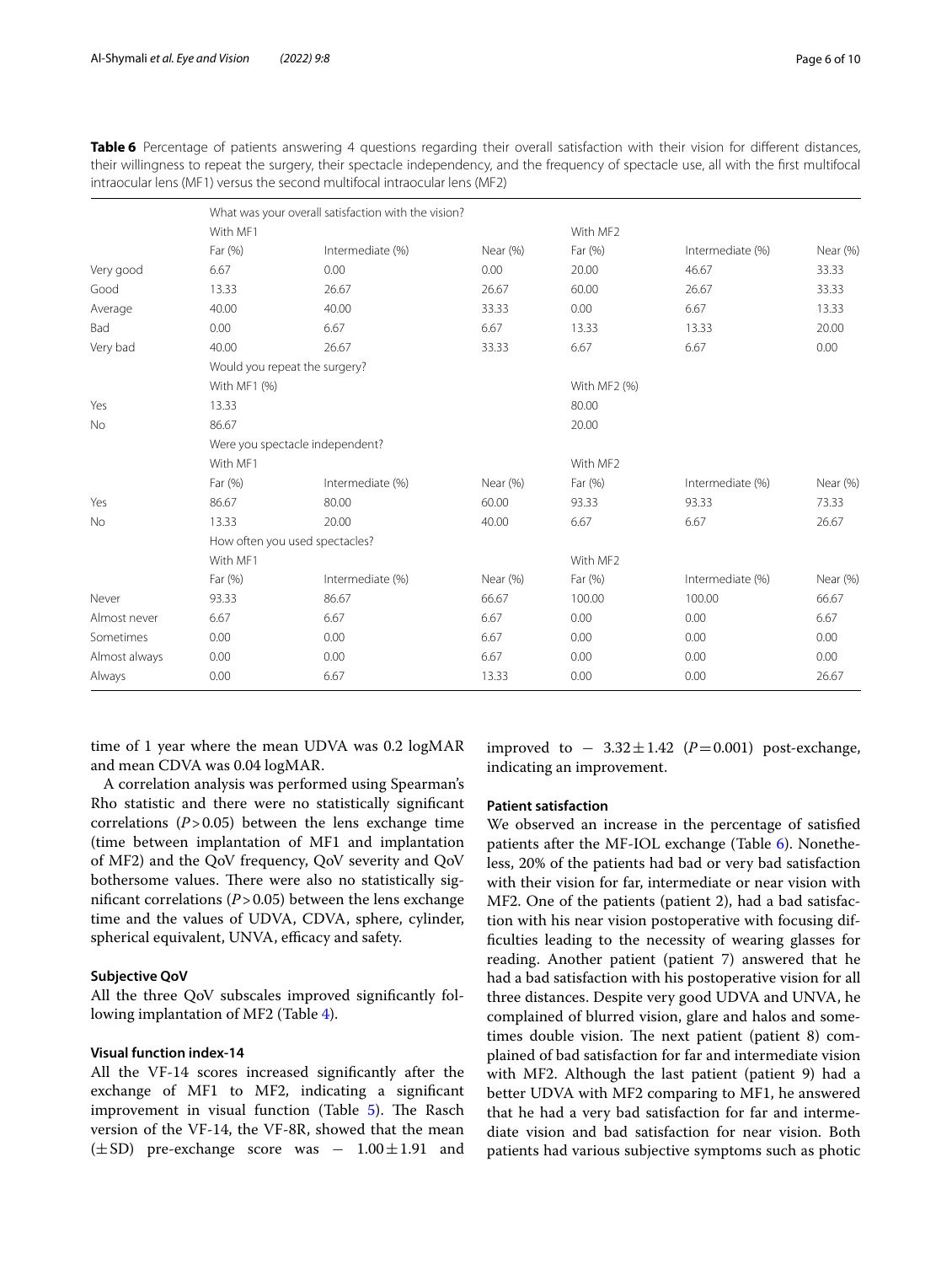phenomena, blurred vision, and fuctuation. Perhaps for patient 9, these subjective symptoms could be related to the moderate decentration of MF2 in both eyes postoperatively. These patients will require further approach such as a fnal exchange of the MF-IOL to a monofocal IOL which will be the subject of another manuscript.

When patients were asked if they would repeat the surgery, 13.3% answered yes with MF1 versus 80% with MF2. The patients (two patients) that answered yes to MF1 were happier with their vision compared to the one they had with the cataract, but their expectations from MF1 were not met. One patient was not satisfed with his far vision with MF1 and then became totally satisfed with MF2. Another patient despite good vision, sufered from starbursts and distortion with MF1 that disappeared with MF2. The results of spectacle independency and frequency of spectacle use are also shown in Table [6.](#page-5-0)

## **Complications**

Intraoperative complications: zonular dehiscence happened in both eyes of one patient (patient 10) that had the MF1 for 89 months, followed by a successful MF2 implantation in both eyes after the implantation of a capsular tension ring. Postoperative complications included: PCO requiring a laser posterior capsulotomy in two eyes. Two eyes of a patient showed a moderate decentration of the reimplanted MF2 IOL (a difractive model), with no impact in the visual outcome.

## **Discussion**

MF-IOL explantation is happening more frequently now due to the increased use of this technology to correct pseudophakic presbyopia. With the development of new MF-IOL technologies, the indications for this procedure have also changed over time [[23\]](#page-9-14). In 2012, our group analyzed the reasons for pseudophakic IOL explantation [\[9](#page-9-15)]. We concluded that the main causes for explantation were IOL dislocation/decentration, followed by incorrect lens power and IOL opacifcation. Few cases in their series (6.2%) had MF-IOLs explanted due to neuroadaptation failure. But the number of MF-IOLs implanted and other so called "Premium IOLs" has increased enormously along the last 10 years and explantations related to neuroadaptation failure are considered today to occur more frequently.

MF-IOLs are delicate in their optical performance and are more prone to create problems in the implanted eye that interfere with the neuroadaptation process, which is necessary for the clinical success of these lenses. Some studies have dealt with diferent aspects of pseudophakic IOL explantations [\[9](#page-9-15), [13](#page-9-16), [15](#page-9-6), [24](#page-9-17)], but only a few of them investigated MF-IOL explantations [[8,](#page-9-5) [10](#page-9-18), [12](#page-9-19), [14](#page-9-20), [25](#page-9-21)]. Further, to the best of our knowledge there has been no study addressing exchanging one MF-IOL with a diferent MF-IOL model to keep on the advantages of near vision and spectacle independency. This study offers an outlook on MF-IOL explantation due to neuroadaptation failure and the outcomes following the exchange with another MF-IOL. MF2 was selected based on a MF-IOL with an equivalent visual performance to MF1 but using a diferent optical basis and technology. For example, a refractive MF-IOL was exchanged with a difractive or EDOF MF-IOL, and conversely if the initial IOL optic was difractive or EDOF.

The results of this study initially show for the first time the therapeutic value of the possibility of exchanging MF-IOLs with another MF-IOL with a diferent optical profle, demonstrating success in patients that were dissatisfed with their current QoV but were not willing to give up on the near vision advantages of MF-IOLs. Our results show that, in such cases, patients' QoV as well as their visual function improved signifcantly after the exchange of MF1 to MF2. The overall satisfaction with the vision in all distances also signifcantly increased after the exchange. Yet, 20% of patients answered they have bad or very bad satisfaction with their vision for far, intermediate, or near with MF2. It is difficult to pinpoint the exact cause and to explain this dissatisfaction. A larger series of cases is needed for more accurate analysis. However, according to this series, the exchange of one MF-IOL to another has a failure rate of 20%, where these cases persisted with neuroadaptation failure even after the new MF-IOL design was implanted. Moreover, when patients were asked if they would repeat the surgery, 80% answered yes with MF2. Spectacle independency increased from 86.67 to 93.33% for far, from 80 to 93.33% for intermediate and from 60 to 73.33% for near vision. UDVA and CDVA increased signifcantly in addition to an improvement in both UNVA and DCNVA, while the refraction changed insignifcantly. Although the explantation of an IOL is potentially associated with surgical risks, we observed zonular dehiscence in 2 eyes with no other complication during the follow up period of the study. An earlier decision of MF-IOL exchange could probably reduce the frequency of such complications as early explantation is easier.

Kamiya et al. in a case series of 50 eyes, reported the causes for MF-IOL explantations (42 difractive and 8 refractive), including: decreased contrast sensitivity, followed by photic phenomena, unknown origin including neuroadaptation failure, incorrect IOL power, preoperative excessive expectations, IOL decentration/dislocation, and anisometropia  $[10]$  $[10]$ . Only 5 of the eyes, afterwards, were implanted with multifocal IOLs, and that was due to an incorrect IOL power calculation in the frst place. Both Galor et al. and Kim et al. found out that blurred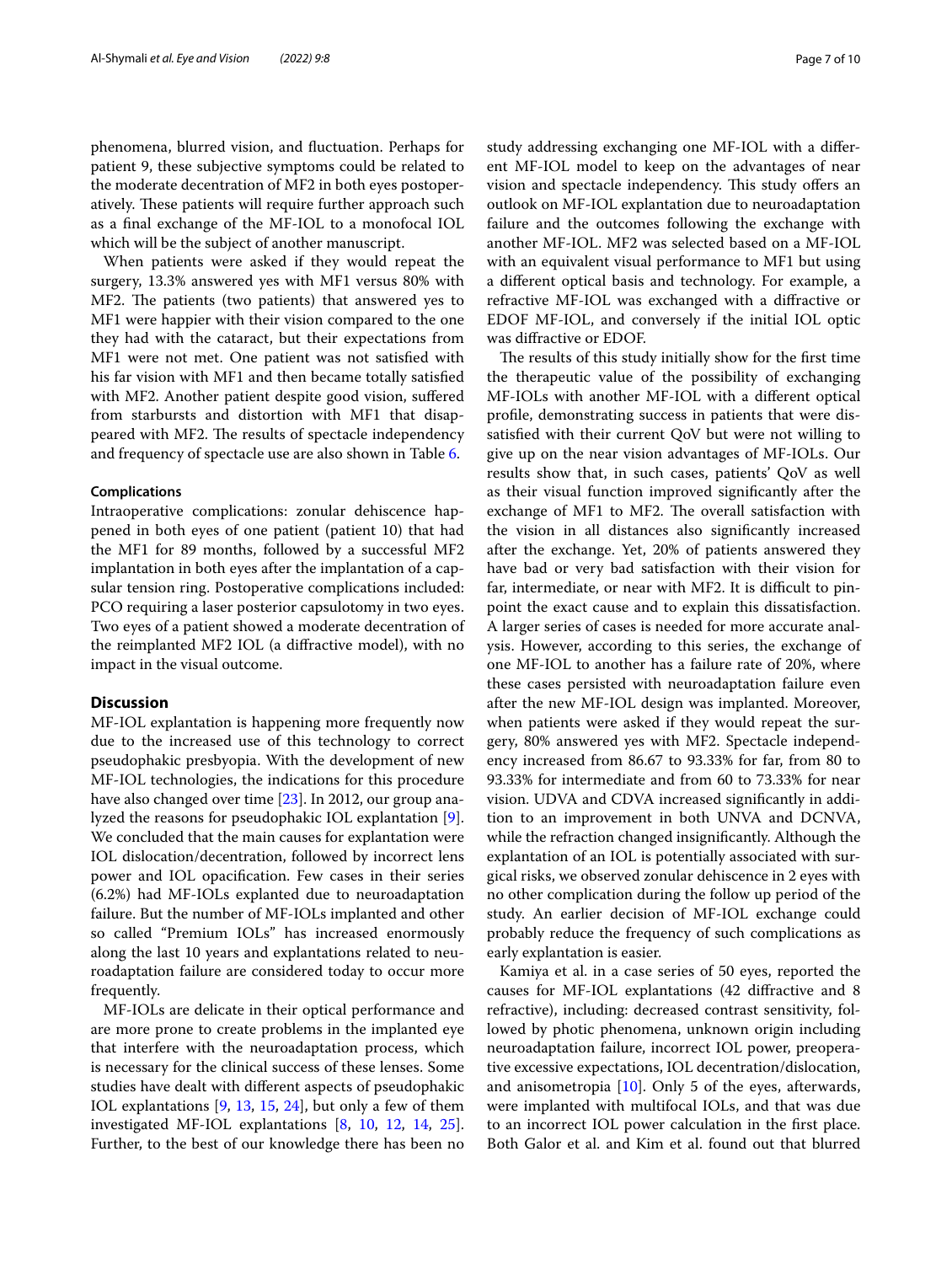vision and photic phenomena were the most common indications for MF-IOL explantation in their series, where all cases afterwards were implanted with monofocal IOLs  $[8, 12]$  $[8, 12]$  $[8, 12]$  $[8, 12]$ . Our report is focusing on and studying the failure of neuroadaptation as a main cause for dissatisfaction after MF-IOL implantation.

Some authors suggested that the best option for dissatisfed patients with MF-IOLs is the exchange to a monofocal IOL [[13](#page-9-16)]. Nowadays, this may not be the best option considering high patient expectation and desire for spectacle independence at all distances despite the risk of persistent negative visual symptoms and its consequent dissatisfaction induced by MF-IOLs, in a patient already dissatisfied under similar circumstances. Thus, we suggest the feasibility of MF-IOL exchange with another MF model while preserving the near vision advantages of MF-IOLs and improving the undesired photic phenomena or dissatisfaction due to failure of neuroadaptation. However, MF-IOL exchange into another MF-IOL might be a complex procedure that can be infuenced by various challenges, such as capsular bag retraction or disruption, zonular dehiscence, and posterior capsular rupture. In some cases, with dissatisfaction due to neuroadaptation failure that develop PCO, it is important to postpone the YAG-capsulotomy if the fnal decision will be MF-IOL exchange. This will guarantee a less risky exchange surgery. For the same reason, it is pivotal to maintain the capsular bag during the surgery itself while removing the MF-IOL to place the second MF-IOL into the bag.

A similar situation happened to one of the patients in this series. One eye of this patient, as seen in Table [2,](#page-3-0) had a very low CDVA of 1.7 logMAR before the exchange. This patient was implanted with MF1 in another center, being unhappy from the beginning and experienced a lot of halos, starbursts, and glare. He came to our center for a second opinion and since he presented with severe symptoms of neuroadaptation failure since the original implantation, we proposed a MF-IOL exchange despite some early PCO present. While the patient was deciding on whether to go with the surgery or not, he developed further PCO in this eye, being the reason for such low preoperative vision in this eye. However, as previously discussed, we did not perform a YAG-capsulotomy, but instead we performed a MF-IOL exchange surgery with posterior capsule polishing, aiming for a YAG capsulotomy along the postoperative if necessary.

Depending on the patients' needs and expectations, different approaches can be used. If the patient is unhappy with the MF-IOLs, monovision or mini-monovision with monofocal IOLs can be used  $[26]$  $[26]$  $[26]$ . The amount of residual refractive error in the reading eye can reach up to−2.50 D or more in traditional monovision [\[26](#page-9-22)]. Such anisometropia can lead to neuroadaptation failure as well. Blended implantation of MF-IOLs is also an option where bilaterally difractive or refractive MF-IOLs are implanted but with diferent near add powers [\[27](#page-9-23)[–29\]](#page-9-24). In fact, some of our patients, such as patients 1 and 11, were implanted with the refractive MF-IOL Lentis Mplus with diferent near addition but still developed neuroadaptation failure. A blended vision option with EDOF IOLs was described, where an EDOF lens was implanted in one eye, and a MF-IOL was implanted in the second eye. The authors compared this group to a group of patients where EDOF IOLs were implanted bilaterally and better results for near visual acuity were demonstrated in the mixed group  $[30]$  $[30]$ . A similar study was done where patients were implanted with EDOF IOL in one eye and a monofocal IOL in the other eye and compared to a group of patients bilaterally implanted with EDOF IOLs. Subjective patient satisfaction was higher in the mixed group  $[31]$  $[31]$ . The option that we suggest in this study which is the exchange of the MF-IOL with another MF-IOL, in our opinion, is the best approach to target the initial expectations of the patient of total spectacle independence for all distances.

This study is considered by our group as a pilot study, and thus, one of its most important limitations is the small number of patients included. In addition, diferent types of MF-IOLs were evaluated, but their outcomes according to the type of optical design could not be analyzed separately due to the insufficient sample size on each expected subgroup. Furthermore, this was a retrospective study. However, it shall be considered as a preliminary report where we suggest a new approach that can assist in alleviating patient's dissatisfaction after MF-IOL implantation and without abandoning the initial patient's target of being free of reading glasses. Another limitation is the lack of a control group with patients that had the MF-IOL exchanged by monofocal IOL. An ongoing study of our group analyzing patient's satisfaction after MF IOL exchange by a monofocal IOL may allow us to compare such groups. Finally, another limitation of the study is the fact that part of it was based on subjective questionnaires answered by the patients. Hence, the study may have a certain amount of patient expectation bias.

As discussed earlier, neuroadaptation is the way in which our brain follows to adjust to any sensory input [[7](#page-9-4)]. Everyone has a diferent capacity to neuroadapt to visual aberrations and this depends on many factors including age, state of mind, and fatigue. Although 80% of the patients with MF1 had binocular vision equal or more than 0.097 logMAR, patients still had subjective visual complaints. This is when neuroadaptation plays a major role and that is why CDVA is not the ideal outcome measured in such patients. This was confirmed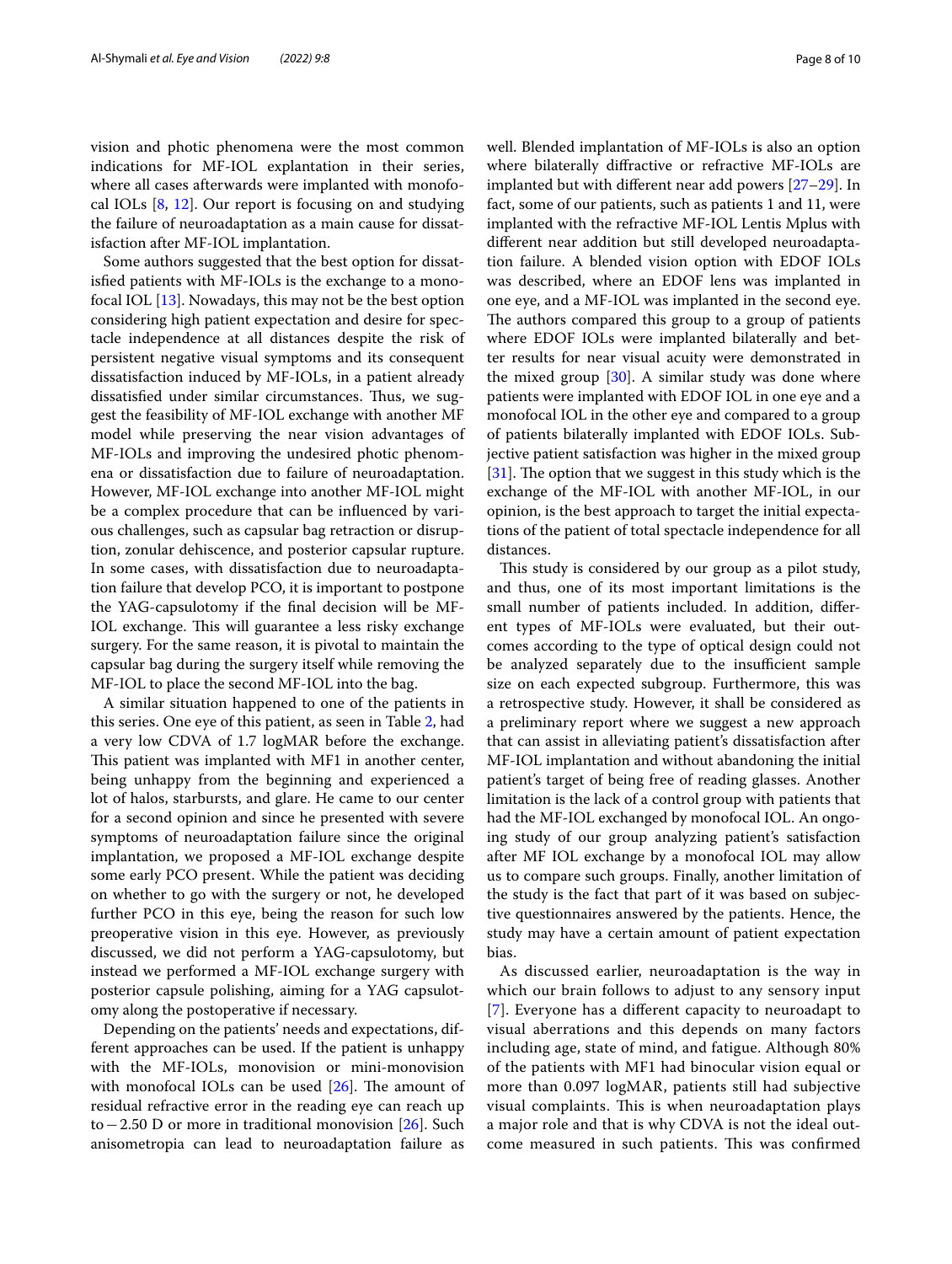by recent studies where patients with good vision complained of visual symptoms that decreased with time. This has been demonstrated by functional magnetic resonance imaging of patients implanted with MF-IOLs under grating stimuli [\[5](#page-9-2)]. In the early postoperative period, the increased activity of cortical areas represented the beginning of the neuroadaptation processes to MF-IOLs following a decrease in this activity six months postoperatively, suggesting long-term adaptation  $[6]$ .

Therefore, adequate tools such as validated questionnaires should be used for the measurement of subjective outcomes  $[32]$  $[32]$ . In this study, QoV and visual function were assessed using the validated QoV and VF-14 questionnaires, respectively. There was a statistically signifcant improvement in the scores of both questionnaires, indicating a decrease in symptoms. In addition, the percentage of patients that would repeat the surgery increased from 13.3% with MF1 to 80% with MF2, taking into consideration that mostly the same types of lenses were used for MF1 and MF2 in diferent patients. This suggests that the same IOL may behave diferently with diverse outcomes in diferent patients.

It was reported in some studies that blurred vision encountered by patients implanted with MF-IOLs can be due to residual postoperative ametropia, especially astigmatism [\[4,](#page-9-1) [33](#page-9-28)[–35](#page-9-29)]. However, in our series, the patients with signifcant residual ametropia were tested concerning satisfaction with the use of glasses, with no success concerning their subjective symptoms. Furthermore, our fndings showed that CDVA and subjective satisfaction increased signifcantly even when the spherical equivalent changed insignificantly. Therefore, the evidence raised in this investigation allow us to conclude that, in selected cases, the problem of MF-IOL neuroadaptation failure may be successfully managed with the exchange of the implanted MF-IOL by another with a diferent optical profle. Neuroadaptation is a very delicate and subjective process. As observed in this study, the same MF-IOL model can be accepted by one patient's brain but be rejected by the brain of another patient and develop neuroadaptation failure. That is why at this point it is difficult to know defnitively that exchanging one MF-IOL with another MF-IOL would give the same outcome and eventually solve the problem of neuroadaptation failure. It seems that diferent neural learning processes happen in the neuroadaptation process to diferent MF optical profiles. This hypothesis deserves further confirmation probably using already described brain function technologies to assess the brain processing of visual input associated with the new MF-IOL [[5,](#page-9-2) [6\]](#page-9-3).

# **Conclusions**

In conclusion, exchanging a MF-IOL for another MF-IOL with a different optical profile can offer a successful second opportunity to dissatisfed patients afected by neuroadaptation failure following MF-IOL implantation, both to eliminate their dissatisfaction and to keep the near visual advantages of MF-IOLs and preserve the patient's expectations for far and near vision spectacle independence.

#### **Acknowledgements**

None.

#### **Authors' contributions**

OA collected patient data and was the major contributor in writing the manuscript. CM has provided the QoV questionnaire, performed the RASCH analysis in the manuscript, and reviewed the manuscript. JAB helped in constructing the manuscript and revising it. MC was in charge of the statistical analysis in the manuscript. JA was the principle investigator and the creator of the concept of the study, performed the surgeries, created, edited and corrected the manuscript. All authors read and approved the fnal manuscript.

#### **Funding**

This study was supported in part by the Network for Cooperative Research in Health "OFTARED", Nodo Dioptrio Ocular, Biobanco Iberia (Reference: RD16/0008/0012), funded by Instituto de Salud Carlos III and co-funded by European Regional Development Fund (ERDF), Project "A way to make Europe".

#### **Availability of data and materials**

Available upon request.

#### **Declarations**

#### **Ethics approval and consent to participate**

Ethical Board Committee (Comite Etico de Investigacion Medica Instituto de Microgirurgia Ocular Ref number: 210321–167) approval was obtained for the purpose of this investigation.

## **Consent for publication**

All individuals involved in this study gave their consent for the publication of the manuscript.

#### **Competing interests**

Jorge L. Alio: Akkolens (C,S); Carl Zeiss Meditec (S,C); CSO (S); Hanita Lenses (C,S); Ophthec (L); Tekia (O); Associate editor of Eye and Vision; C = Consultant/advisor; E=Employee; L=Lecture fees; O=Equity owner; P=Patents/ royalty; S=Clinical research grant. Colm McAlinden: Consultancy: Alcon, ClarVista, Ophtec, Acufocus, STAAR Surgical, RxSight, Bausch and Lomb, Perfect lens, Power Vision, Zeiss, Sight Glass Vision, CORD LLC, Ora, targomed GmbH, LensGen, PhysIOL, Ocudyne, Schwind; Travel: Thea, Bayer, Allergan; Editorial board member of Eye and Vision. Jorge L. Alió del Barrio: None. Olena Al-Shymali: None. Mario Canto-Cerdan: None.

#### **Author details**

<sup>1</sup> Research & Development Department VISSUM Innovation and Department of Cornea, Cataract and Refractive Surgery, VISSUM Corporation, Alicante, Spain. <sup>2</sup> Department of Ophthalmology, Singleton Hospital, Swansea Bay University Health Board, Swansea, UK.<sup>3</sup> Division of Ophthalmology, School of Medicine, VISSUM Alicante, Universidad Miguel Hernández, Calle Cabañal 1, 03016 Alicante, Spain. <sup>4</sup> Cornea, Cataract and Refractive Surgery Department, VISSUM Corporation, Alicante, Spain.

#### Received: 19 July 2021 Accepted: 8 February 2022Published online: 01 March 2022